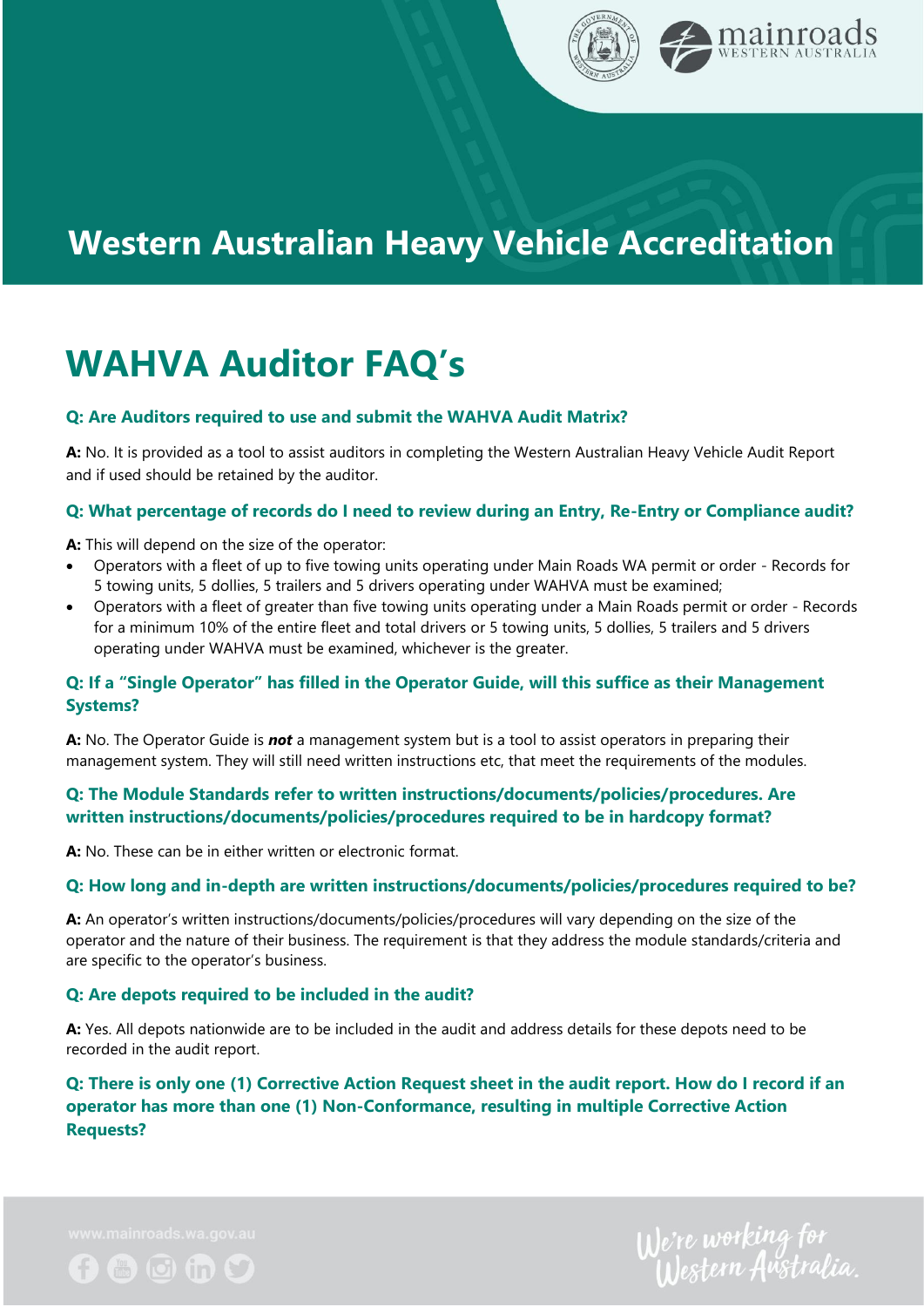**A:** There are ten (10) lines on the Corrective Action Request sheet, which will accommodate a total of ten (10) Non-Conformances, resulting in ten (10) Corrective Action Requests. If there are more than ten (10) simply insert additional lines as required.

#### **Q: Why has the WAHVA Vehicle Roadworthiness Inspection / Certification Register been removed?**

**A:** It is no longer required and has been absorbed into the Vehicle Register.

**Q: Is a Vehicle Register from the WAHVA Audit Report displaying the dates of current certificate(s) of roadworthiness or Accreditation Roadworthy Vehicle Checklists (no older than twelve months from the date of the audit) to demonstrate roadworthiness for each vehicle (includes trailing equipment), now required to be submitted with all Entry, Systems Entry, Re-Entry and Compliance audits?**

**A:** Yes.

## **Q: Are operators still required to have physical evidence of the Roadworthy Inspection / Checklist for all vehicles operating under their Accreditation?**

**A:** Yes. They are still required to have evidence of the Roadworthy Inspection / Checklist for all vehicles operating under their Accreditation, as they are all subject to audit.

## **Q: Are operators still required to submit physical evidence of the Roadworthy Inspection / Checklist for all vehicles operating under their Accreditation?**

**A:** No. The Roadworthy Inspection / Checklist date must be within 12 months of the audit date and will need to be entered into the Vehicle Register. The Vehicle Register is submitted as part of the audit report.

#### **Q: How many Vehicles need to be recorded on the Vehicle Register?**

**A:** All vehicles (including powered and trailing equipment) that is operating or has operated under the Accreditation during the last audit period must be recorded on the Vehicle Register, irrespective of the length of time.

## **Q: Does the Vehicle Register need to be submitted with every audit report, even if there are no changes from the last audit?**

**A:** Yes. Whilst the vehicle details may not have changed, it is highly probable the "Last Roadworthy Dates" will have.

#### **Q: Can I send the Vehicle Register to operators to fill in prior to an audit?**

**A:** Yes. The Vehicle Register has been placed in the Operator Guide for operators to use.

#### **Q: A number of operators have developed their own Vehicle Registers which cater for more than just WAHVA. Are they able to continue to use these?**

**A:** Yes, providing they meet all requirements of the WAHVA Vehicle Register. You can then insert this into the audit report prior to submission.

#### **Q: Do I need to complete and submit both the Vehicle Register and the Vehicle Registration Numbers of Records Examined with the audit report?**

**A:** Yes. They both have different criteria and are linked by the Vehicle Registration Number. The Vehicle Register is a complete list of all vehicles and the Vehicle Registration Numbers of Records Examined will be as per the audit sampling requirements.